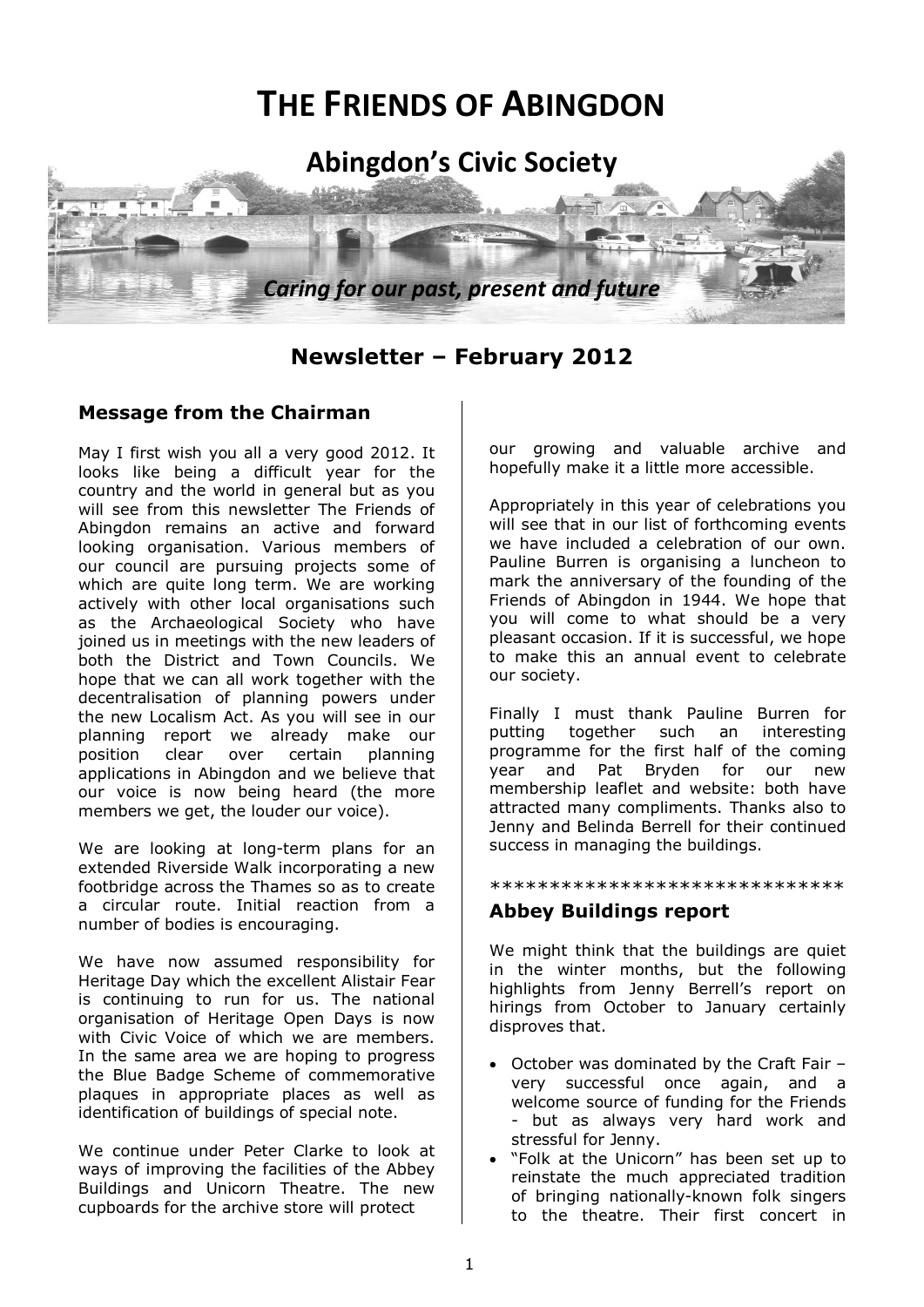November was very well attended and well received and several more are scheduled for the coming months.

- Also in November we hosted the John Mason Charter Day, enabling their entire Year 7 to find out about the buildings and the Abbey. This was the second year we have done this: we hope it will become a permanent feature and that it will bring our buildings to the attention of a wider range of the local population.
- There have been several pantomines in the Unicorn most notably Jennifer Sugden's "Impro Panto II – Aladdin's Revenge" which ran to packed houses for four nights, raising funds for the Pathway Workshop for disabled people; and Abingdon Drama Club whose choice this year was Alice in Wonderland.
- Two other events which highlight the variety of uses of the buildings: on 31 December the Theatre hosted a naming ceremony for twin babies, and in November the Lower Hall and Theatre were used by local band "Alphabet Backwards" for filming a promotional video which can now be seen on YouTube.

The year ahead is already looking very busy: see page 6 for some of the events which are open to the public; there are of course many private bookings as well.

### **The built environment**

The Autumn and Winter months do not lend themselves to major works - the climate together with the very busy hiring period does provide various constraints. However, a couple of small items have progressed:

The river bank north of Long Gallery has been opened up with the removal of two trees, a small willow and cherry, both of which were growing over the water and providing little visual amenity to the garden; coupled with this two lifebelts have been installed which keep us up to date after a risk assessment was carried out.

Various cupboards have been constructed, to keep our archives and store of printed matter physically secure and dry.

Our future maintenance and improvement programme revolves around agreement with English Heritage to pursue the remaining items from the last Quinquennial report together with provision of further discrete and useful storage space to support the wide range of uses to which the Buildings are now being put.



## **Projects**

In 2010 we completed two major projects: the new website and the new membership leaflet. We also started investigating other possible projects, some relating to walks in and around the town and others involving a more proactive role to preserve the town's heritage and character.

### **Walks**

We now lead the twice-yearly Boundary Walk and will be repeating the tours of the old Abbey sites which we introduced successfully last summer. The Abbey Trail boards will enhance this walk. We hope also to organise some new walks, perhaps including parts of Abingdon which may surprise even our longstanding residents! We have put a comprehensive list of existing walk routes on our website.

For the longer-term we continue to investigate the possibility of a creating a circular riverside walk, including a new footbridge over the Thames.

### **Characterisation Study**

The new Localism Act is intended to give communities more influence in local planning. We are investigating how this is likely to work in practice and how we can effectively contribute to the process. One way might be to draw up a comprehensive report on the various areas of our town – highlighting what makes each area special, whether it be interesting or historic buildings, green spaces, community facilities, foot or cycle paths etc.

We will let you know more about the walks and the study in our May newsletter but in the meantime would very much like to hear from our members – or others - if they have any ideas or comments or would like to contribute in any way.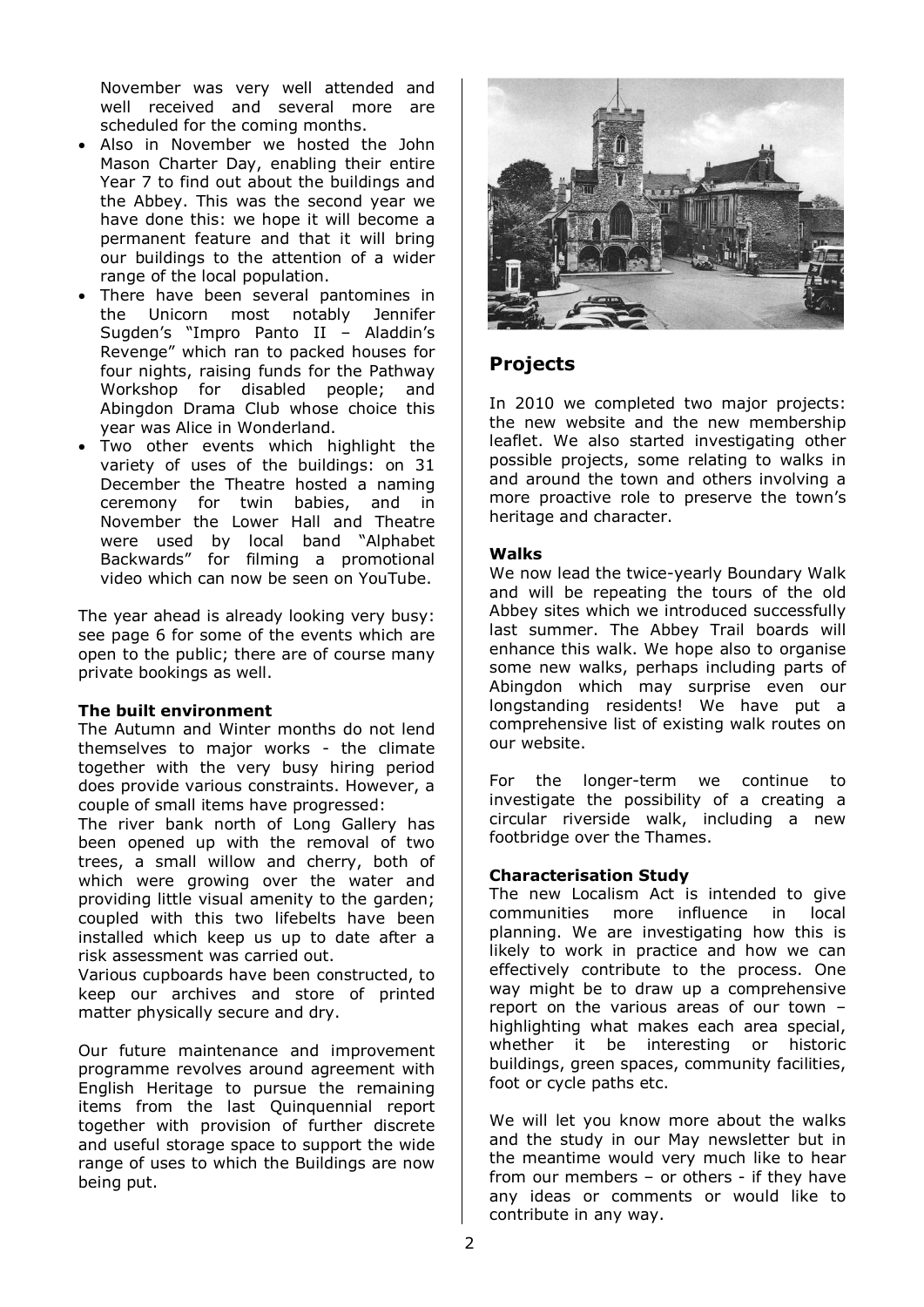## **Visit to The British Library and The Wallace Collection - 8th March 2012.**

*For the Library tour*, we will be in four groups, each with a guide. Tours set off at 15 minute intervals and last about 75mins. (Our booked times are 10.30, 10.45, 11.00, 11.15.) It is a walking tour and includes stairs, lifts, and escalators. We meet our guides just by the information desk. During this tour it may be possible to view some documents associated with the Abbey.

Separately from this tour you will be able to visit the Royal Manuscripts Exhibition; you will be given a ticket for this on the coach. The Library Website is www.bl.uk

There is a restaurant, cafe and two coffee bars, always busy; plenty more in the streets outside.

*The Wallace Collection*, Hereford House, Manchester Square, is home to one of Europe's finest collections of works of art, paintings, furniture, arms, armour and porcelain. It is in a beautiful building and has an atmosphere of quietness and unhurriedness. Everyone who comes to visit is impressed and swears to return. You will be amazed. There is an excellent cafe/restaurant; you can even have a champagne tea!

(If you would rather go shopping, Selfridges and Oxford Street are very near. In fact if you face Selfridges and walk up the right hand side of it, you arrive at Manchester Square.)

Pick-up times and departure details are included on the application form. Cost £27 per person. This visit is limited to 51 persons, application forms are included in this package, only completed forms with appropriate cheque will be accepted. First come first served.

### **Celebrating 68 years: 1944 – 2012 The Founding of 'The Friends of Abingdon' - Sunday 20th May**

We are hosting a very special lunch for us all at Coseners House on Sunday, 20th May 2012 and we hope that you will be able to join us. With all the celebrations going on this year it is good that we can join in with our own celebration. It will be a great time to meet and talk to other members and friends and enjoy an excellent meal in lovely surroundings. Feel welcome to bring along some friends yourself; we look forward to seeing you there. Cost £18 per person: an application form and menu are enclosed.



## **Abingdon news**

Abingdon Town Council has voted to change the town's name to Abingdon-on-Thames and its proposal will be considered by the District Council on 22 February. Those supporting the proposal believe that it will help to raise awareness of the town's riverside location and increase the number of visitors.

It is not intended that the change would be mandatory i.e businesses would not have to change letterheads and signage would only be changed when it needed replacing.

Members of the public are invited to submit their views on this proposal in advance of the meeting by email to: democratic.services@southandvale.gov.uk

### **Guildhall**

Work has started on the refurbishment of the old part (Roysse Room etc) so these rooms are out of action till Easter. This work will not involve significant changes to the appearance of the rooms, but should make them easier to use - including wi-fi access.

Thinking is now well under way on more significant changes to the modern part of the building. The Town Council has received a report from the consultant who is advising them on the viability of turning this into an attractive multi-purpose entertainment venue, including use as a cinema. In parallel they have engaged other specialists to advise them on the possibilities for structural changes to the Abbey Hall, entrances and foyer/bar areas. This report is due in early February and once they have digested both reports the Town Council will arrange to present proposals for consultation with community groups. Friends of Abingdon will be involved in that consultation.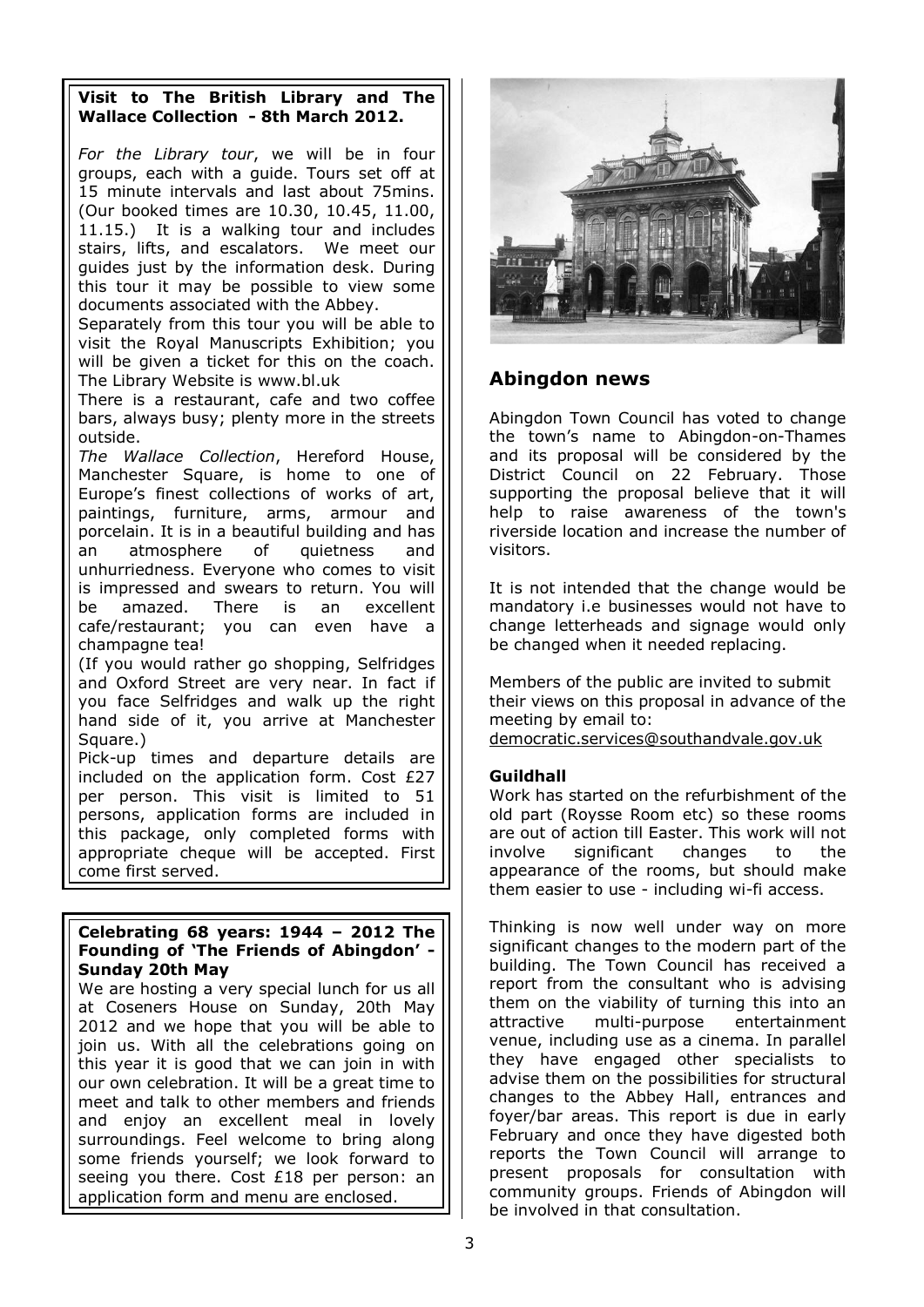# **The Lost Abbey Of Abingdon**

The Lost Abbey Project came about after the restoration of Abbey Gardens uncovered the fact that few people were aware that Abingdon once was the site of one of the wealthiest abbeys in England and that remains of the foundations were still under the Abbey Gardens.

The aim of the project was to make the abbey and its history accessible to the public by producing a booklet of the abbey history, interpreting the recent geophysical survey results and a series of interpretation boards on a walking trail, linking the main medieval abbey sites. In addition it was planned to create a new time line of the abbey for the Checker and an education pack to encourage school visits.

The project started in 2009 and has taken three years to complete. Tim Allen of Oxford Archaeology, The Vale of White Horse District Council, Abingdon Town Council, Abingdon Museum and local historians from AAAHS, The Friends of Abingdon, St Nicolas church and the Abingdon Schools partnership have all been involved. The project has been primarily funded by the Heritage Lottery Fund, with contributions from Abingdon Joint Environmental Trust, the Vale of White Horse District Council and Friends of Abingdon and additional design assistance generously donated by West Waddy ADP, Oxford Archaeology and Wessex Archaeology.

An archaeological student from Swindon College has produced a series of excellent 3D digital reconstructions of the church over various developmental stages taken from the geophysical results and based on generic architecture.

In September 2011 the opening of the *Heritage Trail* was a great success and an accompanying leaflet with a map describing the nine boards on the trail is available from the Information Centre. The trail starts at the Gateway, then on to St Nicolas church, Roysse Court (the site of Abingdon School and St John's Hospital in the town centre), on to the abbey buildings, through the Abbey Garden and along the millstream to end at Barton Court ruin. Visitors can then retrace their steps or go over Abingdon weir and lock to walk back along the river bank to the bridge.

In late 2011, Oxford Archaeology published *the Lost Abbey of Abingdon booklet*, written by Tim Allen with contributions from local historians. Using recent archaeological excavations and historical accounts he traces the history of the abbey and its effects on the town from its foundation through the various traumas of the early centuries to the constant re-building of the abbey church and the increasing wealth, ending at its demise in the dissolution of the monasteries. Tim has interpreted the geophysical survey results to provide an understanding of how the church might have grown to its final form, using the 3D reconstructions to illustrate how it might have appeared.

*The Education pack* produced by Wessex Archaeology will be completed this February along with a handling box. It will be available on Oxfordshire County Council's web site in the museum section and on the intranet for teachers.

*The Abbey Time Line* will be hung in the Checker in March and depicts the interesting events that have peppered the life of the abbey. It is dedicated to Peter Berrell for his enthusiasm for the abbey buildings and his long service to them.

I hope that everyone will enjoy the results of this project and that it has unveiled more of the story of the abbey. I have certainly enjoyed being involved and look forward to taking the project further with the proceeds of the booklet sales. If you would like to find more in-depth information on the abbey please look on the AAAHS website where the un-edited written contributions can be found along with the relevant references.

Ann Berkeley - Project Co-ordinator

### **\*\*\*\*\*\*\*\*\*\*\*\*\*\*\*\*\*\*\*\*\*\*\*\*\*\***

# **Planning Matters**

The Friends continue to monitor the activities of the Vale of White Horse District Council, the local planning authority. We attended the Appeal by the developers against the refusal of planning permission for the replacement of Champion House in Wootton Road by a block of flats, and were pleased that the inspector dismissed the appeal. However the proposal to demolish 42 Wootton Road was allowed on appeal. A second application to replace a bungalow in Northcourt Lane with two 4 bedroom detached houses was withdrawn following criticism by neighbours and The Friends, who are concerned about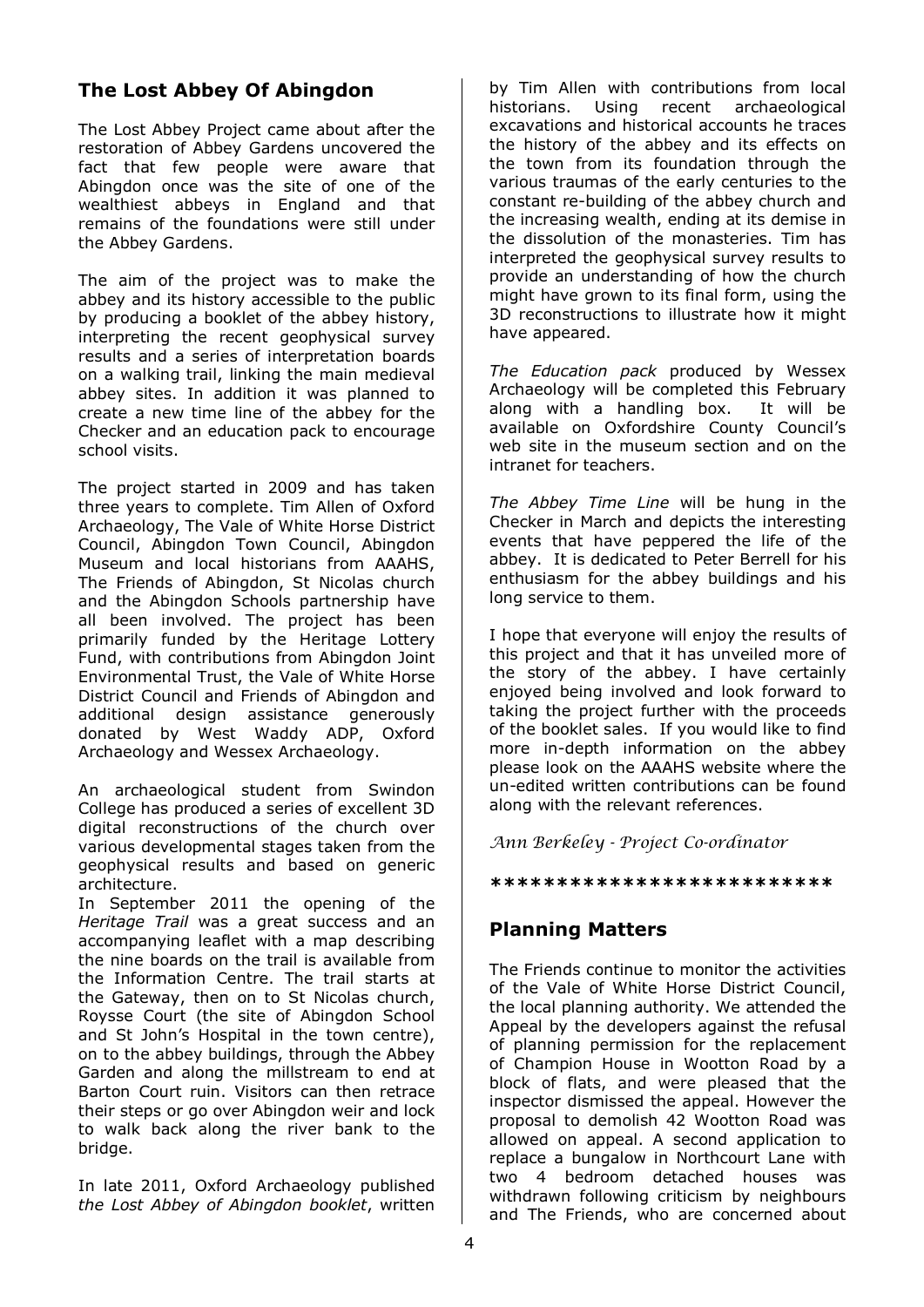its impact on the Northcourt Conservation area and in particular the rural nature of Northcourt Lane.

Other developments on which The Friends have commented are going ahead:

- the controversial replacement of the Ox pub in Oxford Road by a Tesco Express was approved (although one of the advertising signs and the ATM were rejected) and the store opened on 20 January. The Friends are still concerned about the traffic implications and will monitor the situation.
- the first phase of the redevelopment of the Abbey Shopping Centre was approved and work is due to start in February. This involves demolition of five small units and replacement by two larger units, and removal of most of the canopies. It is expected that the detailed consultation on the second phase, involving a large supermarket and re-siting of the library and health centre, will start in the spring. Members are asked to look out for this in the local press and the Friends website, and give their views on the proposals.

We are also keeping in touch with developments on the national scene. Three members attended a workshop run by Civic Voice in London on the National Planning Policy Framework. In late February we plan to attend a further workshop which will discuss the emerging Neighbourhood Planning process, and enable us to share ideas and experiences with other groups.

Last autumn we held two meetings, with the Leaders of the District and Town Councils, about their plans for Abingdon. We are trying to follow this up with a further meeting involving the Leader and Executive Members of the Vale Council on planning and development issues affecting the town.

#### **\*\*\*\*\*\*\*\*\*\*\*\*\*\*\*\*\*\*\*\*\*\*\*\*\*\***

## **Abingdon in print**

There have been several publications about Abingdon in recent months, both from the historical perspective and to attract potential visitors. These include the AAAHS booklet "Celebrating Abingdon's History - Studies in Honour of Mieneke Cox" and the "Lost Abbey" booklet (see page 4). There is also the "Abingdon Waterways Walk" booklet published by Choose Abingdon, which had

input from several of our members, and the "52 things to do… far from the madding beaches" book promoting places to visit and things to do in the Vale of White Horse. Both of these are beautifully illustrated and would be ideal to show to visiting friends and family. All the books are available from the town bookshops and the Information Centre.

#### **\*\*\*\*\*\*\*\*\*\*\*\*\*\*\*\*\*\*\*\*\*\*\*\*\*\***

## **Down Memory Lane**

The Oasis Senior Citizens group, based at the Abingdon Resource and Wellbeing Centre is running an oral history project with local filmmaker Sharon Woodward.

Taster sessions were held when group members shared their reminiscences: there was so much enthusiasm and it was clear that so much material was available that they decided to run a bigger project. The results were amazing and two short pilot films were made (available on Youtube):

- *Ration and Fashion* with members talking about their experience of rationing and how they improvised
- *Women During the Second World War*: an interview with a member who spoke of her experience as a bus driver in Oxford during that time.

The Oasis group has made a successful at application for Lottery Funding and work will start soon with a range of events, activities and day trips which will all be filmed between April and September. After that they plan an exhibition and hope to show the film at venues around the county.

Sharon would like to hear from individuals or groups who might be interested in running an activity: for example a cookery session using ingredients that might have been used during rationing or a gardening project based on the 'Dig For Victory' campaign. She stresses however that anyone coming forward must be willing to be filmed.

This is a wonderful opportunity to take part in documenting the past for future generations. If you can offer help in any way please contact Sharon Woodward info@mischiefpictures.co.uk</u>.There is more information about the project at http://sharonwoodwardmischiefpictures.blog spot.com/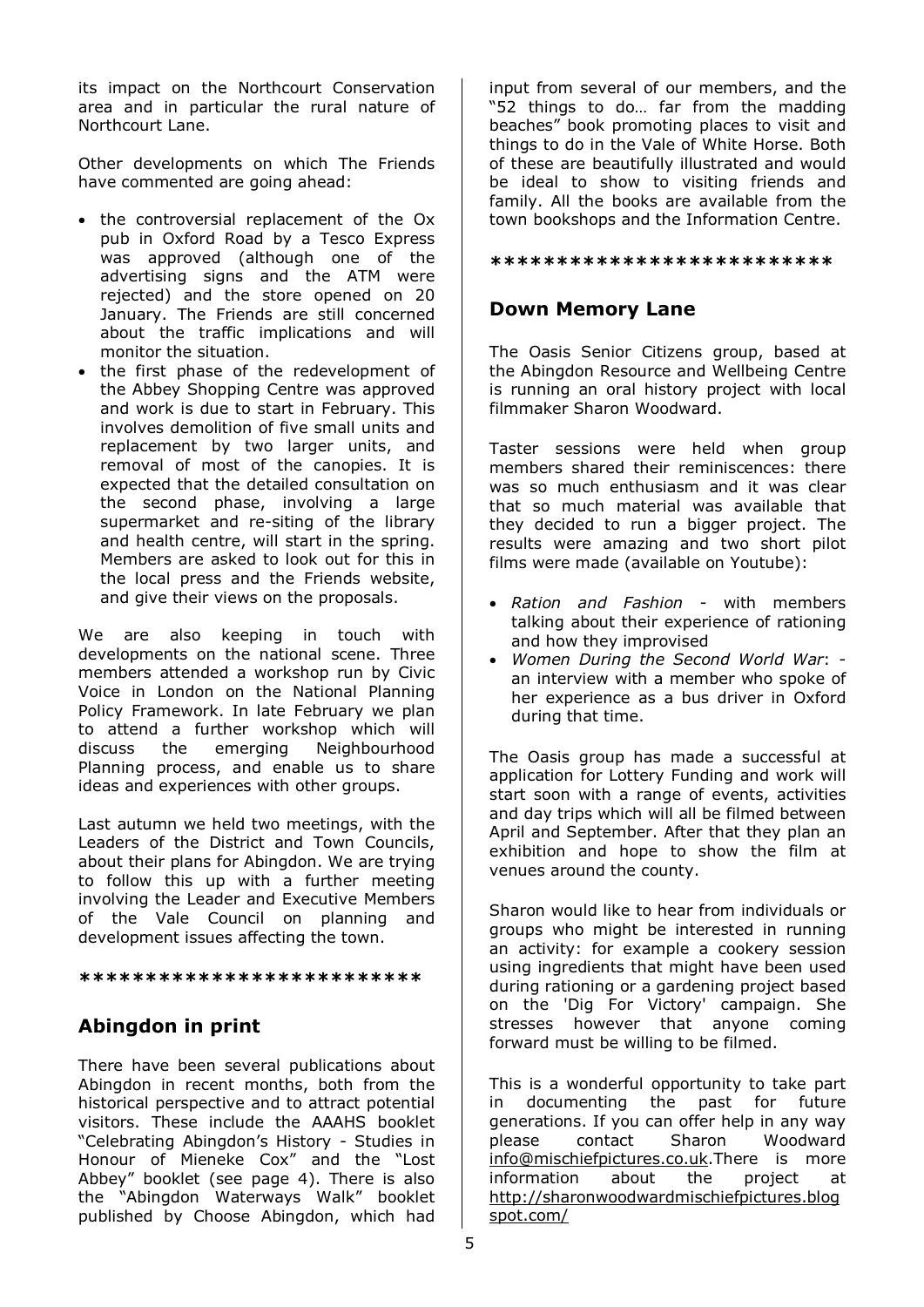# **Friends of Abingdon Events**

*Thursday 8th March - Visit to The British Library and The Wallace Collection.* 

For more details see page 3. Pick-up times and departure details are on the application form.

This visit is limited to 51 persons - first come first served.

*Wednesday 11th April* 

*7.30pm. Unicorn Theatre "The Neighbour's pigs and running water" - a talk by Ruth Weinberg.*

How George Winship, Abingdon's Borough Surveyor for 41 years, brought the town into the 20th century, from Victorian Horse and cart times, though the advent of the motor car to the end of World War 1.

An 'excellent talk', highly recommended Free to members; non-members £2. The Buildings and pay bar will be open from 7pm. Light refreshments available after the talk.

*Spring Craft Fair - 19th to 22nd April*  Open Thursday to Saturday, 10am to 5pm Sunday 10am to 4pm. (Discount on entry for FoA members - vouchers enclosed) http://www.acfcraftfairs.com/abingdon/

*Tuesday 1st May - 7.30pm Unicorn Theatre Abingdon Branch Railway – illustrated talk by Ivan Cadge* 

Ivan will bring some of the old time tables and tickets and other interesting items. "Those were the days"

Free to members; non-members £2. The Buildings and bar will be open from 7pm. Light refreshments available after the talk.

### *Sunday 20th May*

*Celebrating 68 years: 1944 – 2012 The Founding of 'The Friends of Abingdon'* 

Lunch at Coseners House More details on page 3. Cost £18 per person: an application form and menu are enclosed.

### *Tuesday 12 June*

*AGM and Summer Party.* 

Guest speaker Debbie Dance, Director of the Oxford Preservation Trust, the successful Oxford based charity which owns over 900 acres and listed buildings in and around the City. Debbie is an inspiring speaker and has completed a number of award winning conservation projects including the regeneration of Oxford Castle. More details in the May newsletter but book the date now.

## **Unicorn Theatre events**

For more information and bookings see www.abingdonabbey-unicorntheatre.org.uk or contact the organisers.

*Mirthquake – a sketch show – Oxford Comedy Deathmatch*  Friday 10 – Saturday 11 February 19.30 Tickets  $E7$  (£6) on the door or from http://www.oxfordcomedydeathmatch.com/

*The Comedy of Errors – Studio Theatre Club*  Wednesday 22 – Saturday 25 February Tickets £8.50 from or 01865 778105 or tickets@studiotheatreclub.com

*Folk at the Unicorn – the Fay Hield Trio*  Tuesday 28 February Tickets £10 in advance from Remade Guitars or http://www.folkattheunicorn.co.uk/ or £12.50 on the door.

*How the Other Half Loves by Alan Ayckbourn – Breakaleg Productions*  Wednesday 7 – Saturday 10 March Tickets from the Bookstore or 01235 821351 or info@BreakaLegProductions.co.uk

*Rhinoceros by Eugene Ionesco – Abingdon Drama Club*  Wednesday 28 – Saturday 31 March Tickets £8 (£7) from the Bookstore or http://www.abingdon-drama-club.com/

*Crazy Little Thing Called Love – Kevin Tomlinson comedy show*  Sunday 1 April 19.00 For tickets phone 01235 203487 or see http://www.kevintomlinson.co.uk/

*Folk at the Unicorn – Keith James*  Thursday 5 April Tickets £10 in advance from Remade Guitars or http://www.folkattheunicorn.co.uk/ or £12.50 on the door.

*Folk at the Unicorn – Reg Meuross*  Thursday 10 May Tickets £10 in advance from Remade Guitars or http://www.folkattheunicorn.co.uk/ or £12.50 on the door.

## **Other events in Abingdon**

Abingdon Arts Festival: 15 March - 1st April

Annual Parish meeting: Wednesday 14 March 19.30 Guildhall

St George's Day Parade Sunday 22 April 13.30 Town Centre